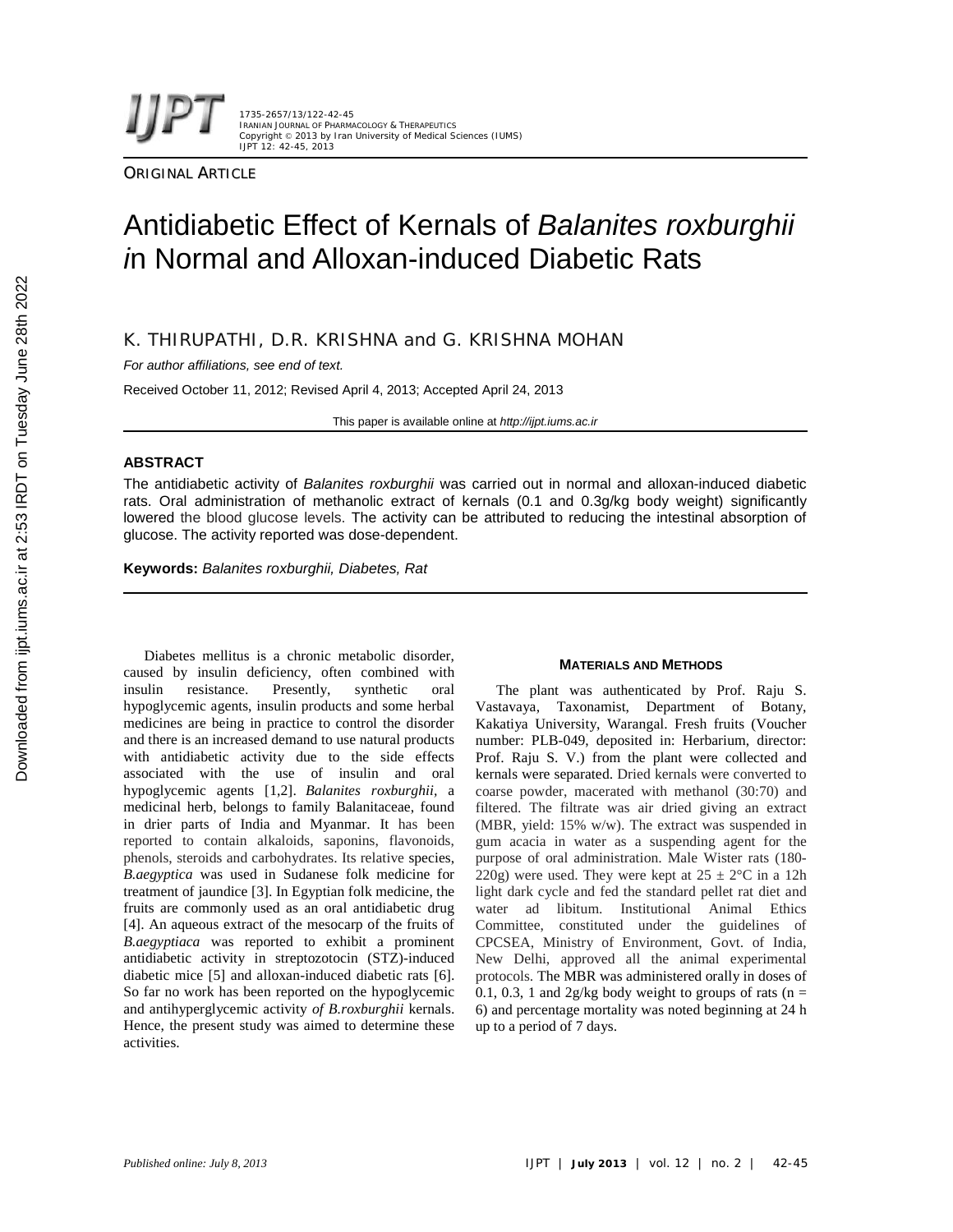|  |  |  | Table 1. Hypoglycemic effect of MBR in normal rats |  |
|--|--|--|----------------------------------------------------|--|
|--|--|--|----------------------------------------------------|--|

| Treatment                   | Dose<br>g/kg | Blood glucose levels (mg/dL)<br>Pre-treatment/Post-treatment (h) |                                   |                                   |                                             |                                             |                                   |                  |  |
|-----------------------------|--------------|------------------------------------------------------------------|-----------------------------------|-----------------------------------|---------------------------------------------|---------------------------------------------|-----------------------------------|------------------|--|
| group                       | (p.o)        | $\mathbf{0}$                                                     |                                   | 4                                 | 6                                           | 8                                           | 12                                | 24               |  |
| Control<br>$(Group-I)$      |              | $70.07 + 10.64$                                                  | $68.88 \pm 8.10$                  | $68.07 \pm 4.91$                  | $69.88 \pm 5.52$                            | $70.69 \pm 6.34$                            | $69.79 \pm 7.69$                  | $72.08 \pm 8.38$ |  |
| Glimeperide<br>$(Group-II)$ | 0.01         | $72.60 \pm 5.03$                                                 | $47.71 \pm 8.76$<br>$(30.26)$ *** | $48.71 \pm 7.08$<br>$(32.79)$ *** | $52.50 \pm 10.36$<br>$(27.78)$ <sup>*</sup> | $54.05 \pm 8.52$<br>$(25.30)^{^{\circ}}$    | $56.40 \pm 9.90$<br>$(17.32)^{7}$ | $71.45 \pm 8.15$ |  |
| MBR<br>$(Group-III)$        | 0.1          | $76.83 + 4.34$                                                   | $77.38 \pm 7.40$                  | $76.85 \pm 4.21$                  | $65.37 \pm 9.14$<br>(15.06)                 | $54.15 \pm 7.57$<br>$(29.28)$ **            | $70.46 \pm 8.34$<br>(7.99)        | $76.95 \pm 8.45$ |  |
| <b>MBR</b><br>(Group IV)    | 0.3          | $73.20 + 6.85$                                                   | $74.56 + 7.06$                    | $71.40 \pm 8.88$<br>(2.27)        | $54.40 \pm 8.83$<br>(25.44)                 | $50.08 \pm 10.20$<br>$(31.83)$ <sup>*</sup> | $62.64 \pm 7.15$<br>(13.65)       | $72.31 \pm 5.35$ |  |

All values are expressed as mean ± SEM of six rats in each group. Values given in the parenthesis are percent blood glucose reduction as determined in comparison with levels at time = 0, in corresponding group. Statistically significant  $*p < 0.05$ ,  $**p < 0.01$ ,  $***p < 0.001$  as compared to control respective time.

| Treatment                   | Dose<br>g/kg | Blood glucose levels (mg/dL)<br>Pre treatment/Post treatment (h) |                                 |                    |                                 |                   |                   |  |  |
|-----------------------------|--------------|------------------------------------------------------------------|---------------------------------|--------------------|---------------------------------|-------------------|-------------------|--|--|
| group                       | (p.o)        | $0 \text{ min}$                                                  | $30 \text{ min}$                | $60 \text{ min}$   | $90 \text{ min}$                | $120 \text{ min}$ | $240 \text{ min}$ |  |  |
| Control<br>(Group-I)        |              | $73.08 \pm 7.75$                                                 | $126.73 \pm 7.66$               | $128.70 \pm 6.95$  | $104.09 \pm 8.05$               | $81.71 \pm 7.66$  | $77.75 \pm 3.47$  |  |  |
| Glimeperide<br>$(Group-II)$ | 0.01         | $72.37 + 7.24$                                                   | $89.04 \pm 5.62$ <sup>***</sup> | $82.80 + 5.36$ **  | $68.16 + 6.97$                  | $54.07 + 6.85$    | $52.47 \pm 3.82$  |  |  |
| MBR<br>(Group-III)          | 0.1          | $73.12 \pm 9.51$                                                 | $118.23 + 10.58$                | $121.61 \pm 10.82$ | $91.19 \pm 6.41$ <sup>**</sup>  | $80.78 \pm 11.82$ | $67.55 \pm 10.93$ |  |  |
| MBR<br>(Group-IV)           | 0.3          | $76.72 + 8.80$                                                   | $117.42 \pm 6.63$               | $113.37 \pm 6.17$  | $80.33 \pm 4.66$ <sup>***</sup> | $74.35 \pm 6.03$  | $63.19 \pm 10.90$ |  |  |

All values are expressed as mean  $\pm$  SEM of six rats in each group. Statistically significant, \**p* < 0.05, \*\**p* < 0.01, \*\**\*p* < 0.001 as compared to control respective time.

## *Pharmacological activity Effect on normal rats*

Rats were divided in four groups of six rats each. The blood glucose concentration of fasted rats of all groups was determined at zero time as:Group I (control rats); group II (MBR 0.1g/kg); group III (MBR 0.3g/kg), group IV (Glimeperide 0.01g/kg). All groups were treated orally. Serum glucose concentration of rats of all groups was determined at 2, 4, 6, 8, 12 and 24 h later.

## *Effect on oral glucose tolerance test (OGTT)*

Rats were divided in four groups of six rats each. Initial glycemia was determined in fasted rats of all groups as Group I (control rats); group II (MBR 0.1g/kg); group III (MBR 0.3g/kg), group IV (Glimeperide 0.01g/kg). All groups were treated followed by glucose (50% w/v glucose in distilled water) administration at a dose of 2g/kg orally. Blood glucose levels were determined at 30, 60, 90, 120, 180 and 240 min.

#### *Effect on alloxan-induced diabetic rats*

Diabetes was induced by single intra-peritoneal administration of alloxan monohydrate in rats (0.125 g/kg). The blood samples were collected on 15th day and blood glucose levels were estimated. Rats having blood glucose levels above 300 mg/dL were selected for further experiments and divided in four groups of six rats each. The blood glucose concentration of glucose was determined at zero time. All groups were treated orally. Serum glucose concentration of rats of all groups was determined at 2, 4, 6, 8, 12 and 24 h later.

## *Collection of blood and determination of blood glucose*

Blood samples were collected from retro-orbital plexus [7] and the glucose content was determined using glucose-oxidase method [8].

## *Effect on glucose uptake by isolated rat hemidiaphram*

Animals were fasted for overnight. They were killed by decapitation and diaphragms were taken out quickly avoiding trauma and divided into two halves. The hemidiaphragms were then rinsed in cold Tyrode solution (without glucose) to remove any blood clots and were placed in a small conical flasks containing 2 ml tyrode solution with 2 g/L glucose and incubated for 30 min at  $37^{\circ}$ C in an atmosphere of 95% O<sub>2</sub> - 5% CO<sub>2</sub> with shaking at 140 cycles per min. Four sets of experiments were performed [9].

All the groups contained three animals each. The animals were killed by decapitation and diaphragms were exposed. Group I received tyrode solution with glucose (2 g/L) only and served as control. Group II received tyrode solution with glucose  $(2 g/L)$  + Insulin (0.25 IU/mL). Group III received tyrode solution with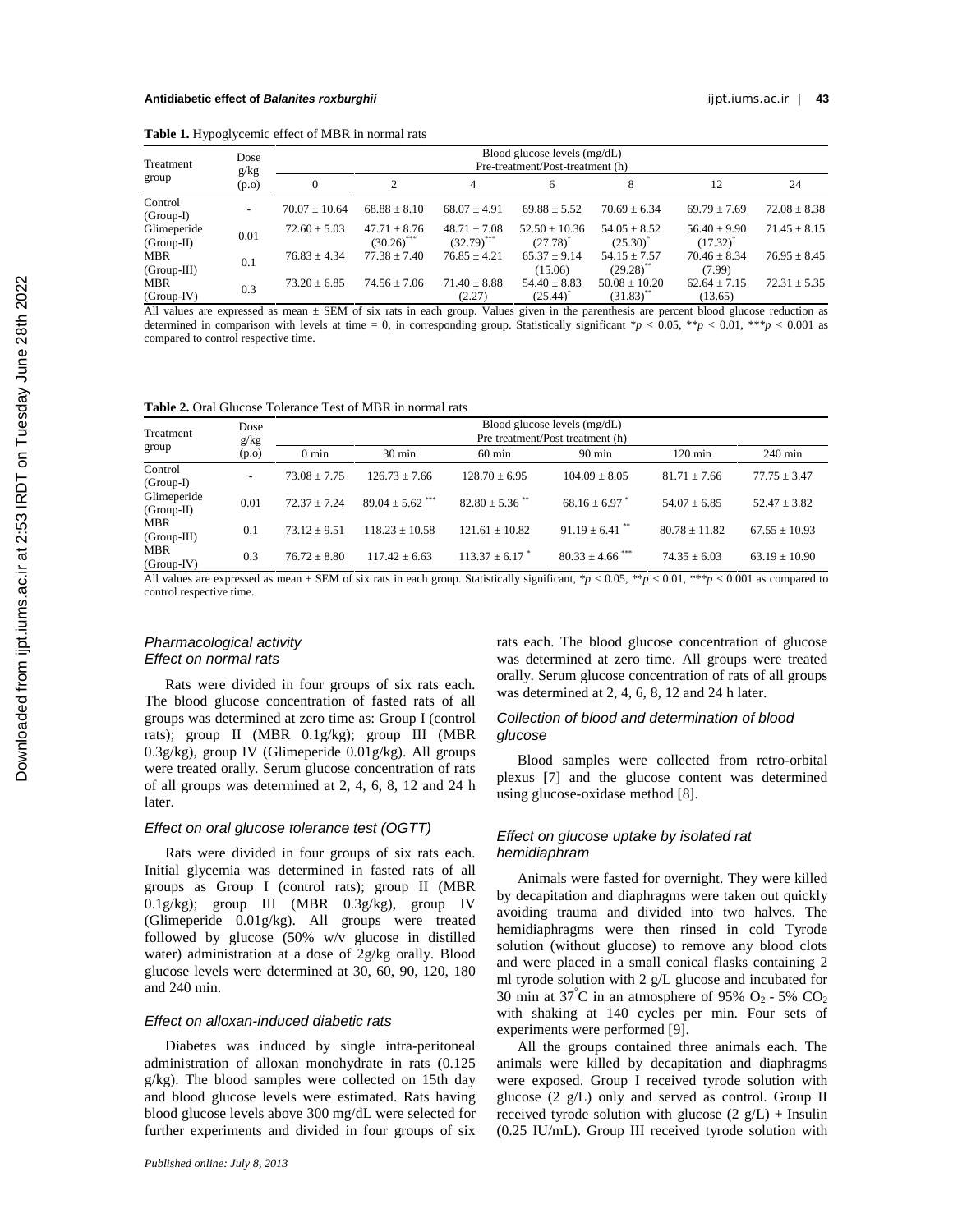| Treatment                    | Dose<br>g/kg             | Blood glucose levels (mg/dl)<br>Pre treatment/Post treatment (h) |                                    |                            |                                                    |                                      |                                                |                    |  |
|------------------------------|--------------------------|------------------------------------------------------------------|------------------------------------|----------------------------|----------------------------------------------------|--------------------------------------|------------------------------------------------|--------------------|--|
| group                        | (p.o)                    | 0 <sub>h</sub>                                                   | 2 <sub>h</sub>                     | 4 h                        | 6 h                                                | 8 h                                  | 12 h                                           | 24 h               |  |
| Control<br>(Group-I)         | $\overline{\phantom{a}}$ | $338.42 + 17.96$                                                 | $333.43 + 14.58$                   |                            | $336.35 + 16.72$ $338.91 + 15.44$ $336.70 + 12.28$ |                                      | $340.19 + 18.87$                               | $342.71 \pm 14.73$ |  |
| Glimeperide<br>(Group-II)    | 0.01                     | $352.75 \pm 14.00$                                               | $224.15 \pm 9.64$<br>$(36.35)$ *** | $(33.28)$ ***              | $235.01 + 15.72$ $267.69 + 14.39$<br>$(23.98)$ *** | $282.37 + 15.82$<br>$(19.80)^{***}$  | $301.18 \pm 10.74$<br>$(14.49)^{***}$          | $340.49 \pm 7.43$  |  |
| <b>MBR</b><br>$(Group-III)$  | 0.1                      | $333.93 \pm 15.13$                                               | $334.95 \pm 13.77$                 | $333.11 + 11.94$<br>(0.60) | $313.92 \pm 10.05$<br>$(5.91)$ <sup>*</sup>        | $289.72 \pm 7.34$<br>$(13.11)^{***}$ | $326.86 \pm 5.51$<br>(2.01)                    | $333.52 + 18.43$   |  |
| <b>MBR</b><br>$(Group - IV)$ | 0.3                      | $345.17 \pm 13.04$                                               | $346.26 \pm 16.92$                 | (4.38)                     | $329.68 \pm 14.98$ $277.06 \pm 14.29$<br>(19.65)   | $247.61 \pm 17.30$<br>(27.47)        | $280.97 \pm 14.08$<br>$(18.54)$ <sup>***</sup> | $330.00 \pm 12.88$ |  |

All values are expressed as mean ± SEM of six rats in each group. Values given in the parenthesis are percent blood glucose reduction as determined in comparison with levels at time = 0, in corresponding group. Statistically significant, \**p* < 0.05, \*\*\**p* < 0.001 as compared to control respective time.

**Table 4.** Effect of MBR on glucose uptake by isolated rat hemidiaphram

| Treatment<br>group | Incubation medium                                                                    | Glucose uptake<br>(mg/g per 30 min) |
|--------------------|--------------------------------------------------------------------------------------|-------------------------------------|
|                    | Tyrode solution with glucose $(2 g/L)$ Control group                                 | $4.06 \pm 1.13$                     |
| П                  | Tyrode solution with glucose $(2 g/L)$ + Insulin $(0.25 I U/mL)$                     | $8.90 \pm 4.01***$                  |
| Ш                  | Tyrode solution with glucose $(2 g/L)$ + MBR $(0.025 g/mL)$                          | $4.78 \pm 2.21$                     |
| IV                 | Tyrode solution with glucose $(2 g/L)$ + Insulin $(0.25 IU/mL)$ + MBR $(0.025 g/mL)$ | $7.58 \pm 4.49***$                  |
|                    |                                                                                      |                                     |

Results are expressed as mean  $\pm$  SEM from three observations. \*\*\* $p < 0.001$  vs. control.

glucose  $(2 g/L)$  + MBR (0.025 g/mL). Group IV re cieved tyrode solution with glucose  $(2 g/L)$  + Insulin  $(0.25 \quad \text{IU/mL}) + \text{MBR} \quad (0.025 \quad \text{g/mL}).$  Following incubation, the hemidiaphragm were taken out and weighed. The glucose content of the incubated medium was measured by GOD/POD, enzymatic method. Glucose uptake was calculated as the difference between the initial and final glucose content in the incubation medium.

#### *Statistical evaluation*

Data were expressed as means ± standard error mean. Statistical comparisons were made using one-way ANOVA followed by Newman-Keuls multiple comparison test. The blood sugar levels following administration of each extract at each dose and standard were compared with those of control at each time point.

## **RESULTS**

MBR at the dose of 0.1 and 0.3 g/kg produced a progressive reduction in serum glucose levels at 6h and 8 h  $(p < 0.01)$  followed by an increase in glucose level at the end of 12 h. From this study, it is evident that the significant decrease in serum glucose levels at 8 h of two doses is comparable to that of the standard. Results are presented in Table 1. The results presented in Table 2 show that the non-diabetic control rats produced rapid increase in the serum glucose levels followed by a progressive decline until they nearly reached control values at the end of 120 min of investigation. MBR 0.1 and 0.3 g/kg decreased the increase in blood glucose levels significantly ( $p < 0.01$ ,  $p < 0.001$ ). The maximum glucose tolerance was observed at 90 min for both doses of MBR, while in case of standard, the glucose levels reached the fasting values at the end of 60 min. The results shown in Table 3 indicate that 0.1 and 0.3 g/kg dose of MBR significantly  $(p<0.001)$  reduced the hyperglycemia induced by alloxan. The percent of reduction in blood glucose levels was maximum at the 8h for MBR groups. Antihyperglycemic activity of the MBR 0.3 g/kg was more than that of 0.1 g/kg at the end of every 2 h. Further, the effect of high dose was comparable to that of the standard. The high and low doses of MBR reduced the blood glucose levels to the extent of 13.11% and 27.47%, while standard 19.80% at the 8h. *In-vitro* experiments, the insulin increased the glucose utilization of an isolated rat hemidiaphragm. When compared MBR 0.025 g/ml to the insulin 0.25 IU/ml ( $p < 0.001$ ) and the combination of insulin and MBR  $(p < 0.01)$  did not show a marked increase of glucose uptake (Table 4).

## **DISCUSSION**

Diabetes mellitus may be regarded as the world's largest growing metabolic disease, and as the knowledge on the heterogeneity of this disorder is advanced, the need for more appropriate therapy increases. Traditional plant medicines are being used throughout the world for diabetis. The study of such medicines might offer a natural key to unlock a diabetologist's pharmacy for the future.

The MBR was used to study the effect in normoglycemic and hyperglycemic rats. From the